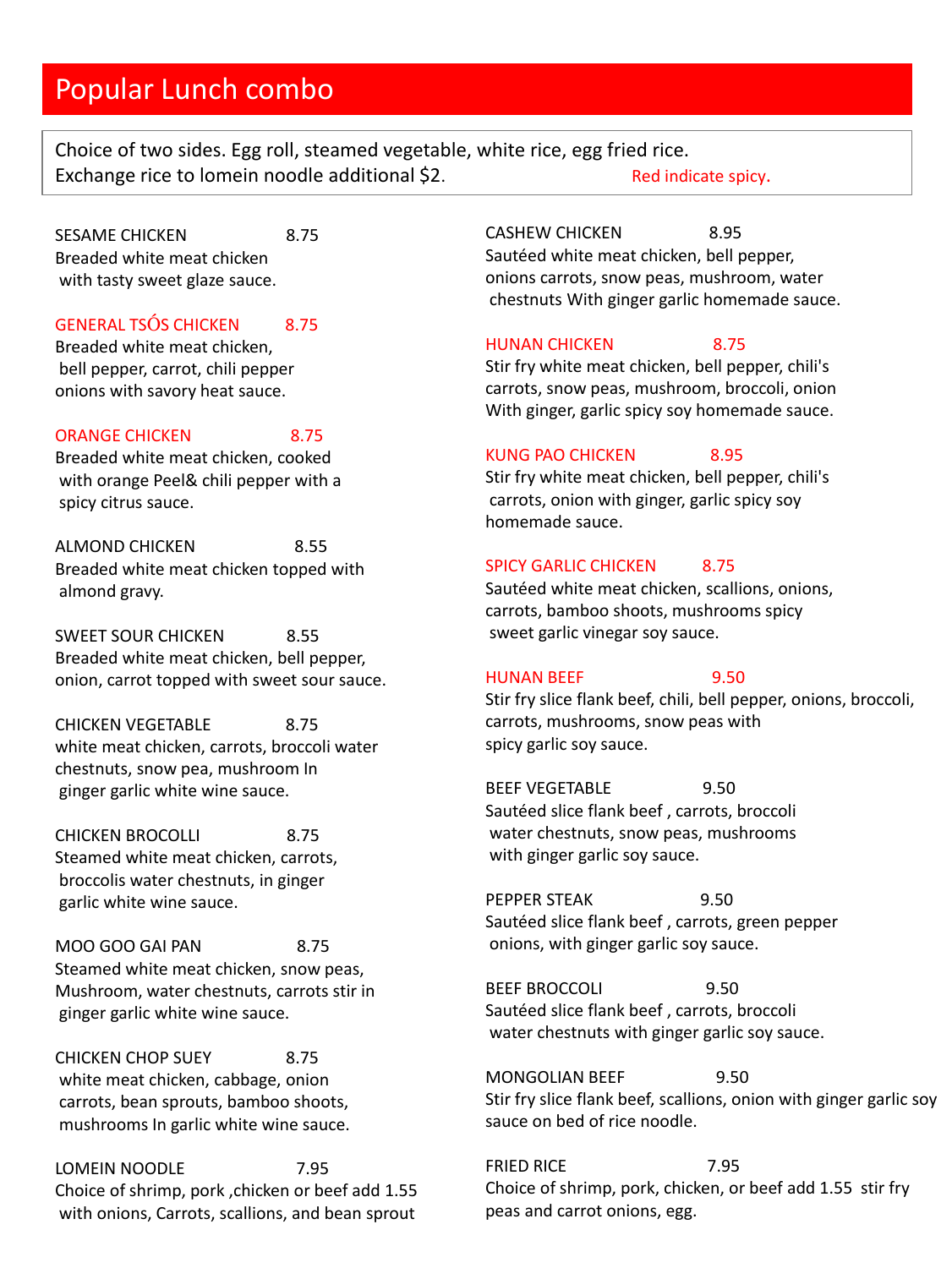## Red indicate spicy

# Noodle bowl



| <b>PENANG CHOW KUEY TEOW</b><br>Stir fry thin flat rice noodle, bean sprouts,<br>shrimps, eggs and scallions with soy sauce.                                                             | 12.10 |
|------------------------------------------------------------------------------------------------------------------------------------------------------------------------------------------|-------|
| <b>HOUSE LOMEIN</b><br>Wok fry beef, chicken, pork, shrimp, onion,<br>carrot, bean sprout with homemade sauce.                                                                           | 11.50 |
| <b>SINGAPORE NOODLE</b><br>Stir fried thin rice noodle, eggs, chicken,<br>onions, shrimps, Chinese sausage and<br>bean sprouts with touch of curry powder.                               | 11.99 |
| <b>PAD THAI</b><br>Choice of (chicken, tofu, vegetable, shrimp add \$2)<br>Stir fried thick rice noodle with homemade pad<br>Thai sauce topped with carrots, bean<br>sprout and peanuts. | 11.99 |
| <b>CANTON CHOW FUN</b><br>Choice of (Flank beef, chicken, tofu, vegetable, shrimp add \$2)<br>Stir fried flat noodle with bean sprout and scallions.                                     | 11.99 |
| JAPANESE UDONG NOODLE<br>Choice of Chicken, pork, tofu, vegetable, (shrimp or beef add \$2)<br>Wok fried noodle with baby spinach, bean sprout in mild spicy<br>Hunan sauce.             | 11.99 |
| <b>LAKSA NOODLE SOUP</b><br>Lomein noodle chicken, tofu, bean sprouts, broccoli cooked in<br>spicy coconut curry soup.                                                                   | 14.25 |

## KOREAN CHAMP BONG NOODLE SOUP 14.99

Squids, shrimp, pork, vegetables cooked in spicy soup.